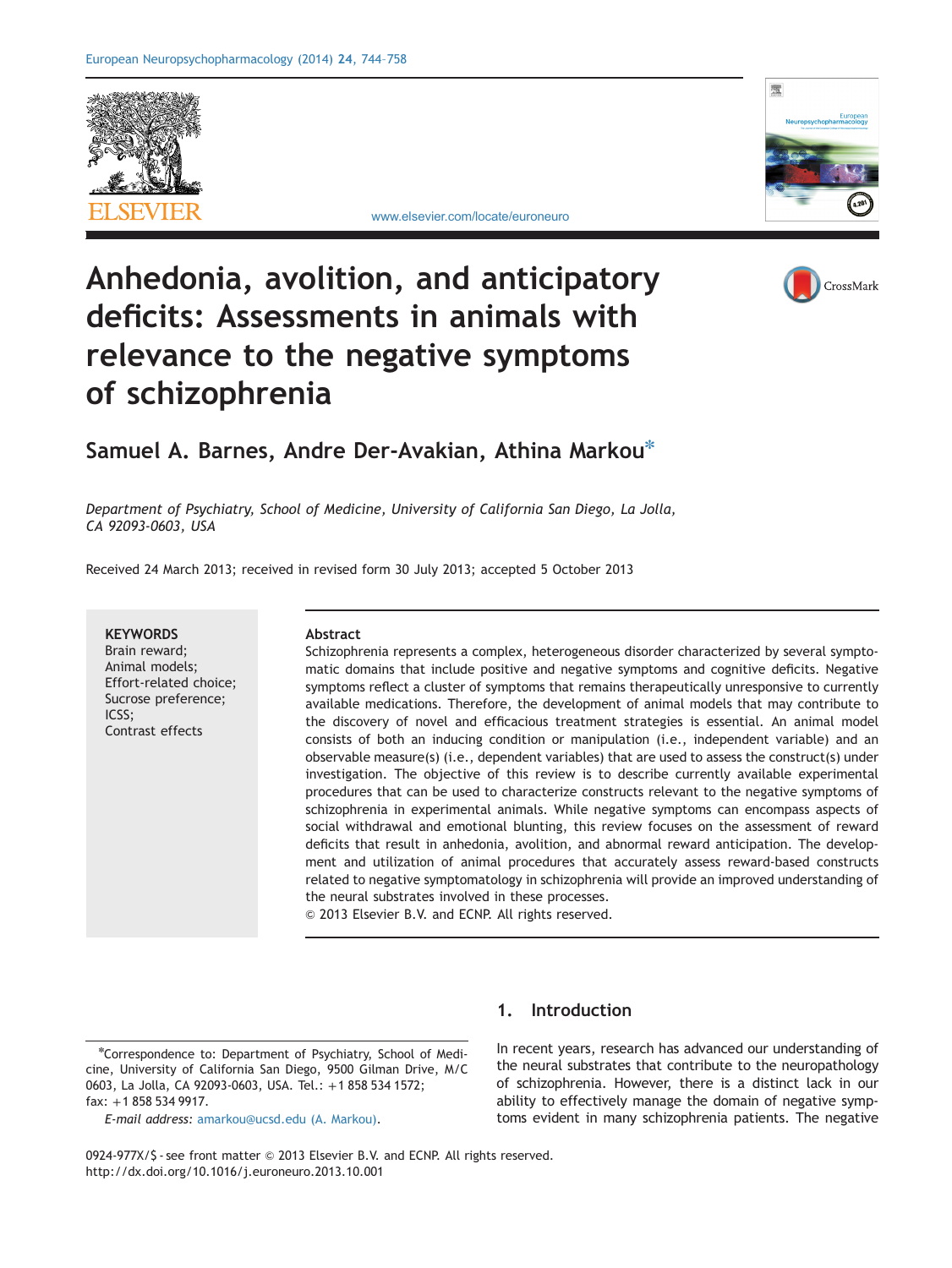symptoms domain includes deficit symptoms that reflect a reduction of emotions or behaviors usually present in the healthy population, such as anhedonia, avolition, flat affect or emotional blunting, reductions of verbal fluency or poverty of speech, and defects in social behavior. This cluster of symptoms is largely unresponsive to current antipsychotic medications. The severity of negative symptoms has been suggested to impact and predict the functional and occupational outcome of schizophrenia patients (Ho et al., 1998; Kirkpatrick et al., 2006). Because of the detrimental effects of negative symptoms, coupled with the unmet therapeutic need in addressing this symptomatic domain, much research in recent years has focused on improving the understanding and treatment of negative symptoms associated with schizophrenia (Kirkpatrick et al., 2006).

The purpose of the present review is to describe experimental animal procedures that allow investigators to evaluate constructs thought to be central to the negative symptomatology of schizophrenia. Various experimental manipulations used to induce deficits in reward processes will be discussed briefly, but the focus will be primarily on describing the specific behavioral tasks used to characterize these deficits. Anhedonia, avolition, emotional blunting, alogia, and social withdrawal all fall under the umbrella that encompasses negative symptoms. Some of these features may not be mutually exclusive (e.g., avolition may promote social withdrawal), and some are difficult to assess in animals (e.g., emotional blunting and alogia). Procedures that model social withdrawal in experimental animals are reviewed elsewhere in this Special Issue (Koenig et al., in this issue).

#### 2. Reward deficits and anhedonia in schizophrenia patients

Anhedonia refers to the inability or diminished capacity to experience pleasure and is thought to reflect deficits in brain reward system function. Anhedonia has long been suggested to be a core symptom of schizophrenia, falling within the cluster of features that encapsulates the negative symptomatology associated with schizophrenia. Anhedonia was originally described by Kraeplin in his first descriptions of dementia praecox (later come to be known as schizophrenia) as a central component of the disorder (Kraepelin, 1921; Bleuer, 1924; Strauss and Gold, 2012), and it is included as a symptom in the Diagnostic and Statistical Manual of Mental Disorders (DSM-V) (American Psychiatric Association, 2013). The definition of anhedonia is sometimes extended incorrectly to encompass additional deficits in reward-related processes, such as the pursuit of pleasure. This extension of the definition of anhedonia should be avoided because the ability to experience pleasure and the desire to engage in pleasurable activities are subserved by distinct neural pathways (Berridge and Robinson, 2003; Der-Avakian and Markou, 2012) and should be treated as separate constructs. Interview-based measures or self-report style questionnaires are often used to assess anhedonia in schizophrenia patients. However, it has been suggested recently that schizophrenia is not associated with diminished capacity to experience pleasure per se (Horan et al., 2006), but rather may reflect deficits in other components of the reward system. Deficits in brain reward function are multifaceted and can include other features in addition to hedonic capacity, such as altered reward prediction, anticipation or valuation. Deficits in any one of these processes may lead to a reduction in the engagement of pleasurable activities, even when the individual still has the capacity to experience pleasure. Given the dissociation between anhedonia and other deficits of brain reward systems, anhedonia may not be as central to schizophrenia as it was once thought to be. Schizophrenia patients have been reported to indeed have the ability to experience affective consummatory pleasure (Gard et al., 2007; Heerey and Gold, 2007), indicating that schizophrenia patients are not necessarily anhedonic. Rather, these patients may have a dissociation of hedonic capacity from motivated behavior (Heerey and Gold, 2007), deficits in reward anticipation (Dowd and Barch, 2012; Gard et al., 2007), and/or a reduced ability to draw upon memories of previous pleasurable activities (Simpson et al., 2012). Deficits in accurately recalling previously pleasurable activities or predicting pleasure from future events likely gives the impression of a global reduction of the capacity to experience pleasure. As a result, these deficits may elicit the false impression of anhedonia, reflected in interview-based questionnaires, while not necessarily being attributable to deficits in the pleasure systems of the brain that mediate hedonic reactions.

#### 3. Motivational deficits and avolition in schizophrenia patients

Like anhedonia, a deficit in motivational capabilities, or avolition, is also a symptom included in the original descriptions of schizophrenia (Kraepelin, 1921; Foussias and Remington, 2010). Deficits in a patient's ability to become motivated and engage in a given task has been suggested to considerably affect their quality of life, leading to a reduced drive to initiate or persist in goal-directed behavior (Barch and Dowd, 2010). Moreover, the severity of these deficits is believed to be closely correlated with the functional outcome of schizophrenia patients (Simpson et al., 2012). In fact, reductions of volition or impairments in the patient's motivational capabilities have been suggested to be not only one of the most disabling facets of schizophrenia but is also likely to underpin some of the accompanying negative symptoms, such as social withdrawal, and cognitive impairments associated with schizophrenia (Brebion et al., 2009).

To address this fundamental aspect of negative symptomatology and understand the process of avolition, one must explore the factors that drive an organism to become motivated. Reward processing has many facets, including aspects of learning, reward valuation, emotional or affective factors, and purely motivational components (Berridge and Robinson, 2003; Gold et al., 2008). Two of these elements may be particularly important to motivated behavior. First is the affective component. If an organism derives pleasure from something, then it is more likely to expend energy to obtain it (Salamone, 2009). Thus, consummatory pleasure is conducive to motivation because it provides the hedonic component that drives motivated behavior. However, as described above, evidence suggests that the hedonic reactions to evoked stimuli are unimpaired in schizophrenia, and